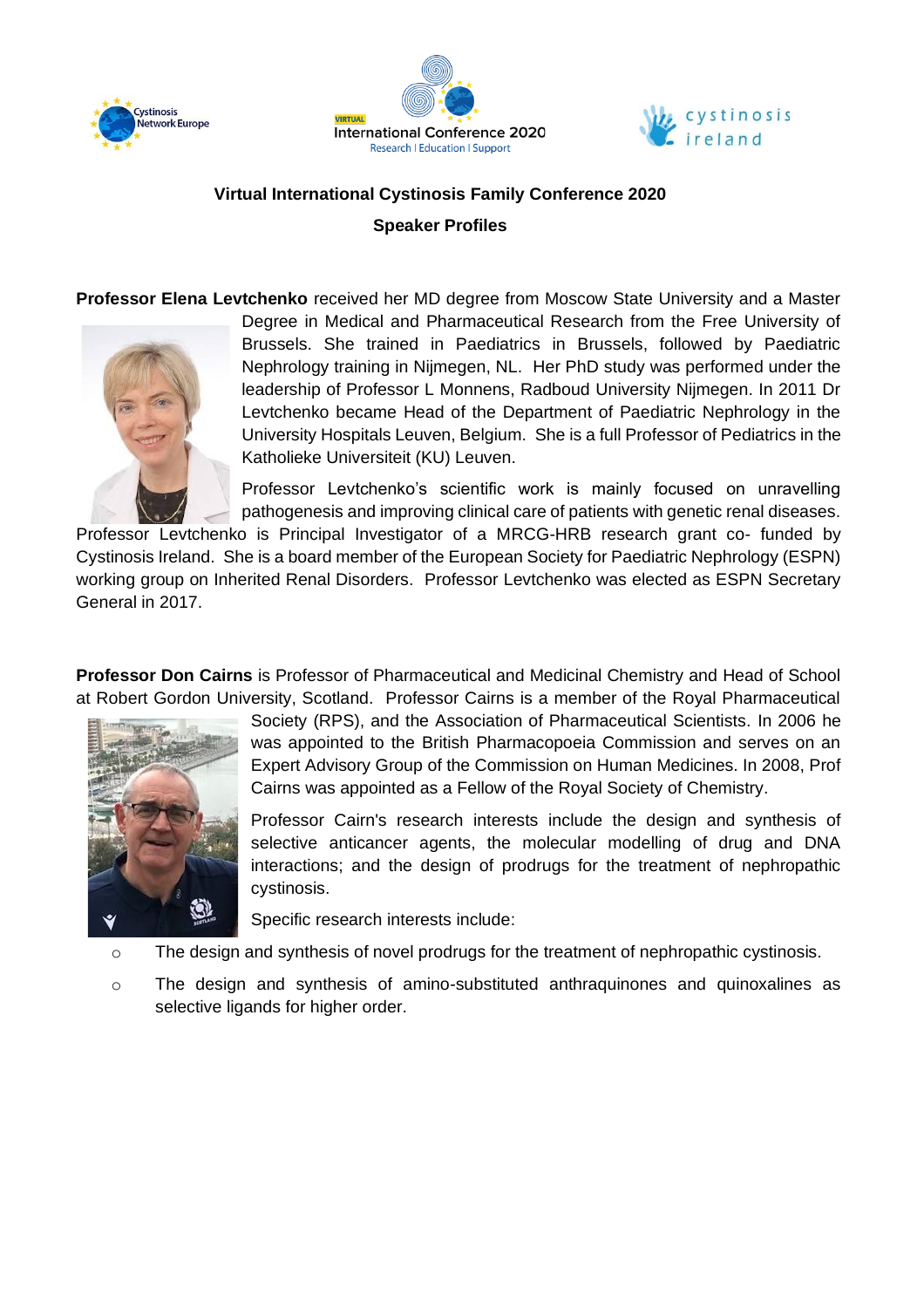





**Dr Joyce Senior** is Director of the Professional Doctorate in Educational Psychology. She was



previously programme director for the Master of Education (Additional Support Needs) and the Postgraduate Diploma in Special Educational Needs. Her work as a primary teacher and educational psychologist traversed all sectors of the Irish education system including primary, post-primary and third level.

Her research interests focus on educational provision for children with complex behavioural and learning phenotypes associated with genetic and neurological conditions. She has published nationally and internationally in peer reviewed journals in the areas of genetic and neurological conditions (epilepsy, ADHD,

Williams Syndrome, fragile x syndrome, Prader-Willi syndrome, 22q11.2 deletion syndrome) and factors influencing inclusion and belonging in school, in particular for children with additional needs and disabilities.

## **Dr Siobhan MacHale MB BCh BAO FRCPsych FRCPI FRCEdin MCPI**

Dr Siobhan MacHale is a Consultant Liaison Psychiatrist in Beaumont Hospital and Senior Lecturer in



The Royal College of Surgeons of Ireland. Following completion of medical training in Ireland, she moved to train and work as a Consultant Liaison Psychiatrist in Edinburgh, including experience in the transplant setting. She returned to work in Beaumont Hospital in 2006 as a half-time general liaison psychiatrist and half-time renal transplant psychiatrist.

**Dr Rachel Bishop MD, MPH,** Staff Ophthalmologist (contractor)**,** at the National Eye Institute (NEI)**,** 



National Institutes of Health, Bethesda, Maryland, USA examines and treats people who are participating in clinical trials throughout the many Institutes and Centers of the NIH. This involves monitoring for medication and treatment side-effects, managing eye conditions both related and unrelated to NIH protocols, and performing eye surgery as needed.

Since joining NEI in 2006, she has provided eye care to the many

cystinosis patients who have been part of the NIH-lead cystinosis studies. She is an expert on the ocular effects of cystinosis, an orphan disease, and plays an active role nationally and internationally to help formulate disease management guidelines, further research efforts, and improve clinician and patient education.

Additional research areas include Ebola-associated eye disease and ocular graft-versus-host disease. Dr. Bishop is an NEI spokesperson and helps develop NEI's educational materials. Her additional interests include bioethics, health economics, international public health, and designing for the visually impaired. She is a member of NEI's strategic planning committee.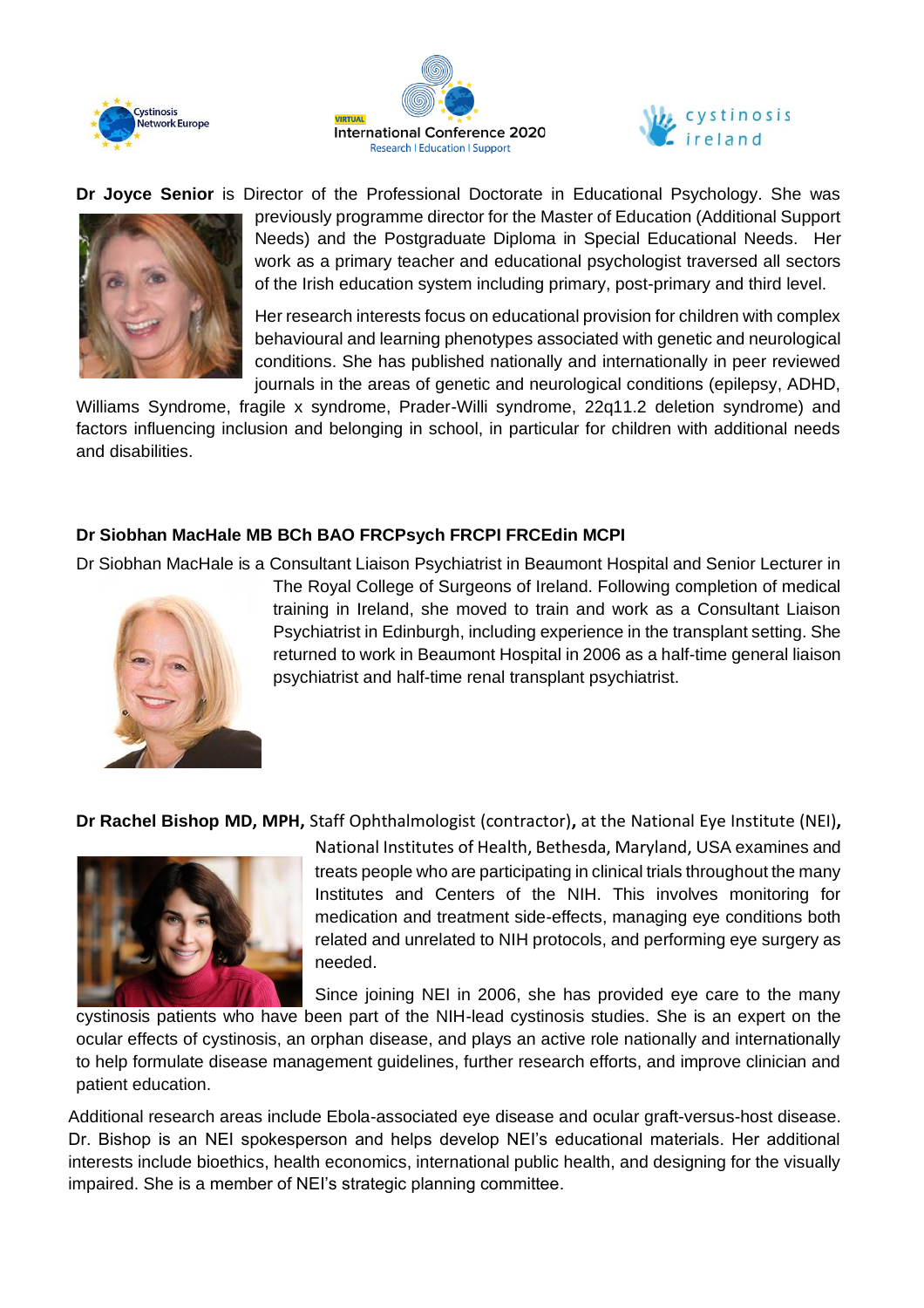





**Professor Anuj Chauhan** is the Head of Department of Chemical and Biological Engineering at the



Colorado School of Mines. He was previously Professor of Chemical Engineering and Dinesh O. Shah Distinguished Faculty Fellow at the University of Florida.

Professor Chauhan received his PhD in Chemical Engineering from the University of New York and was a postdoctoral fellow with the University of California, Berkley before joining the faculty at the University of Florida in 2010.

Professor Chauhan is interested in research and development in the general area of colloids and interfacial phenomena. His current research interests include:

- Tear film dynamics
- Ophthalmic drug delivery
- Contact lenses
- Drug detoxification
- Microfluidics.

Professor Chauhan is a previous recipient of MRCG-HRB project funding with Cystinosis Ireland as a joint funding partner.

**Professor Justine Bacchetta** is Professor of Pediatrics, CHU de Lyon – Hôpital Femme-Mère-



Enfant, Lyon, France. She specialises in pediatric nephrology and pediatric diseases of calcium and phosphate metabolism.

After a research fellowship at UCLA (Los Angeles, USA), she has four main research topics of interest: bone and mineral disorders associated to chronic kidney disease (CKD-MBD), bone disease in pediatric chronic diseases, bone disease in rare inherited renal diseases (mainly cystinosis and oxalosis), and bone physiology during growth.

She has been a council member of the European Society for Paediatric

Nephrology (ESPN), and she is currently the Secretary of the French Society of Pediatric Nephrology, the Coordinator of the French Inserm/pediatrics committee, and a board-member of the CKD-MBD working group of the ESPN. She is editor for Nephrology Dialysis Transplantation (pediatric section) and Pediatric Nephrology.

She has published more than 140 publications in peer-reviewed journals.

She has given 60 invited lectures in international and national conferences, and she received in 2016 the Renee Habib award from the International Pediatric Nephrology Association (IPNA).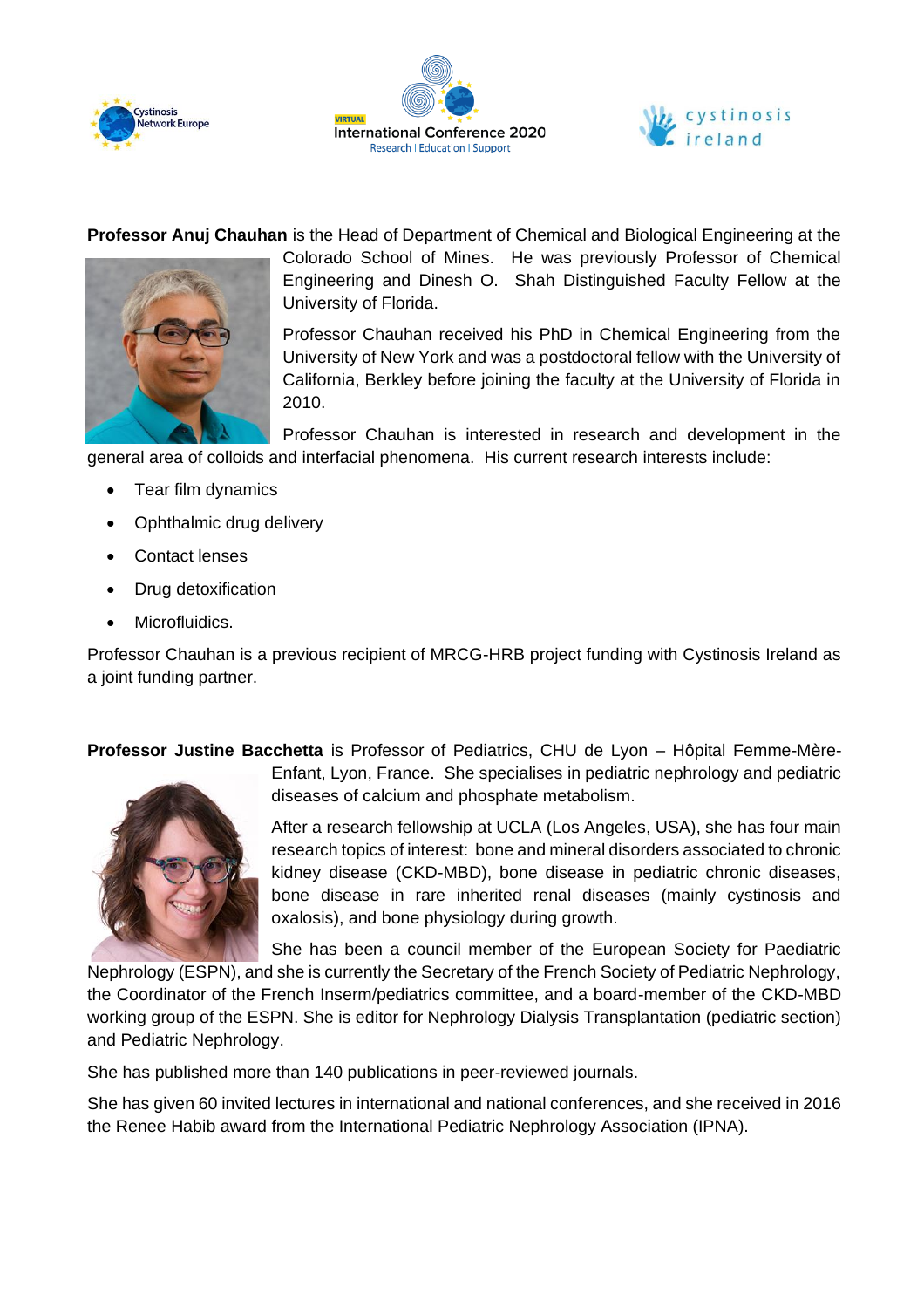





**Christian Koeppl** works as physiotherapist at the Centre of Social Paediatrics in Traunstein, Kliniken Suedostbayern AG, Germany.



As specialised therapist for children with developmental disorders or handicaps, Christian attended several advanced training courses such as neurodevelopmental treatment (Bobath-Therapy).

In 2011 he completed his bachelor studies leading to a Bachelor of Arts degree in Physiotherapy at THIM University of Applied Sciences in Physiotherapy in Nieuwegein, The Netherlands.

Since 2014, Mr Koeppl is member of the interdisciplinary cystinosis consultation in Germany. Together with Dr Nadine Herzig he provides the orthopaedic /physiotherapeutic consultation, during which, amongst other

things, he gives individual advices to the patients for activity in everyday life, for sports as well as for training and therapy.

Improving Motor performance and capacity as a long term and sustainable process in patients with cystinosis is an enduring challenge. In this context, Mr Koeppl is currently establishing and leading the Galileo-Study together with Dr Nadine Herzig and other health experts.

**Dr Paul C. Grimm** is a paediatric nephrologist, Palo Alto, California affiliated to the Stanford University School of Medicine.



Recruited to Stanford in 2007, he has authored  $\sim$  90 peer-reviewed publications and is the recipient of numerous honors and awards, including listing in "The Best Doctors in America" from 2002-2020. He serves as the Medical Director of the Stanford/LPCH Pediatric Kidney Transplant Program, Medical Director of the Cystinosis Referral Clinic and Director of the Pediatric Nephrology Fellowship Program.

As Director of the Fellowship Program, Dr Grimm has conducted basic and clinical research in renal disease. Under his leadership, pediatric

nephrology fellows take advantage of multiple research opportunities, including completion of a master's degree in clinical research, or working in a basic science laboratory with an adult nephrology mentor.

Dr Grimm specialises in clinical research underpinning kidney transplantation. He is also currently the PI of a safety and effectiveness study of cysteamine in patients with cystinosis, and a Phase 2 multicenter clinical trial to evaluate the pharmacokinetics and efficacy of belatacept in transplant recipients.

He previously served as Member of the American Board of Pediatrics Subboard of Pediatric Nephrology, an Associate Editor of the Journals "Pediatric Transplantation", and "American Journal of Transplantation", and a Councilor of the International Pediatric Transplant Association. He is a member of the Medical Advisory Board of the Cystinosis Research Foundation.

The problem of chronic renal and hepatic injury, especially transplant rejection and scarring is the focus of Dr Grimm's lab using techniques of computerized image analysis, immunohistochemistry, in situ hybridization and molecular biology. Studies include translational research serving as a core lab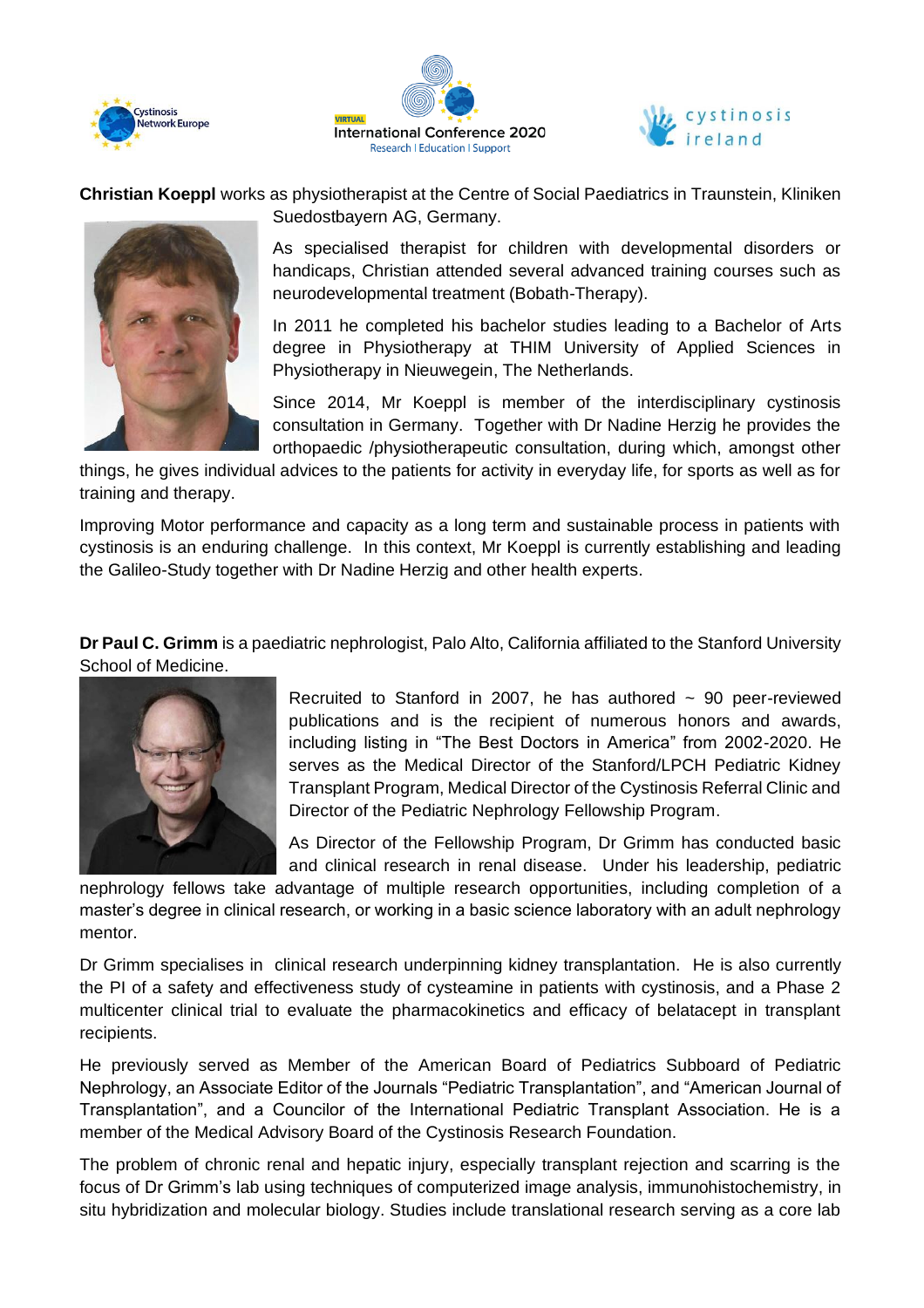





in multi institutional clinical trials of transplant rejection and glomerulonephritis. His laboratory also looks at the origin of fibrosis in human and animal scarring models by collaboration in multicenter trials and using a rat model of kidney transplantation with subsequent analysis of the scarring process.

## According to Dr Grimm:

"*I met my first patient with cystinosis in 1983. He was one of the first Canadians to be treated with cysteamine. Since that time I have had the privilege to care for more than 100 Cystinosis patients and their families, mostly through the Cystinosis Referral Clinic and our ongoing research. My group was recently funded by the CRF to explore the musculoskeletal issues of patients with cystinosis using advanced imaging technologies to ultimately improve their quality of life*".

**Dr Aude Servais**, MD, PhD, is a senior nephrologist at the Department of Adult Nephrology and



Transplantation, Necker Hospital, at Paris Descartes University, in France.

She is a referent in adult nephrology in the Reference Centre for child and adult hereditary renal diseases (MARHEA) and active members of ERKNet.

Her research interests include genetics of focal segmental glomerulonephritis, management of cystinosis in adults, and C3 glomerulonephritis. In particular, she has described the clinical presentation, outcome and genotyping of patients with juvenile and adult cystinosis and analysed the French cohort of late adolescents and adult patients with nephropathic cystinosis, showing the

impact of cysteamine therapy on the progression of the disease.

She is the Principal investigator of the ECYSCO cohort, European cystinosis cohort founded by RaDiCo, French Rare Disease Cohorts, since July 2014.

She has authored more than 50 research articles in peer-reviewed journals.

**Dr Ahmed Reda** is a postdoctoral fellow at KU Leuven and Vrije Universiteit Brussel, both in Belgium



since 2017. His main scientific interest is male fertility preservation. He works on unravelling the mechanism and possible fertility preservation of male cystinosis

Dr Reda received his Ph.D. from Karolinska Institutet, Sweden, in 2016, with the topic "Artificial testis to study early gonadal development and male germ cell differentiation". He has worked also as a researcher in Karolinska Institutet since 2010. Dr Reda previously graduated with an M.Sc. in molecular biology

and B.Sc. in pharmaceutical sciences.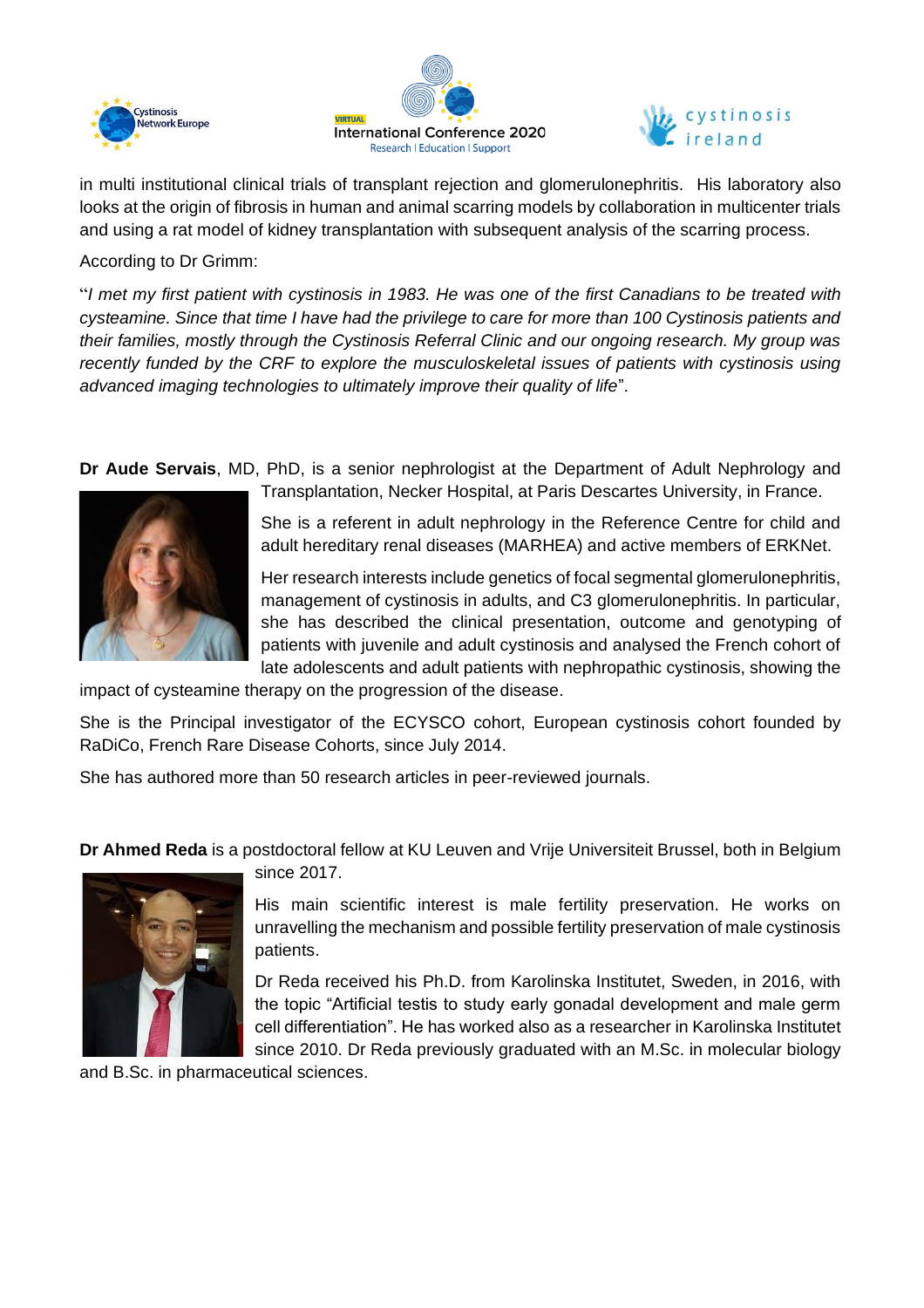





**Dr Patrick Harrison** is senior lecturer in the Department of Physiology, University College, Cork. Dr



Harrison leads the gene editing group for rare diseases at University College Cork in Ireland, and is the European Editor of the journal Gene Therapy.

The research focus of the Harrison Laboratory is the development of gene editing to study and potentially treat genetic disorders such as cystic fibrosis (CF), cystinosis and atopic dermatitis. Notably, Dr Harrison's research group has pioneered the use of ZFNs and Cas9/gRNA to correct the most common Cystic Fibrosis (CF) causing mutation using the homology-directed repair (HDR) pathway in cell models of disease.

The current focus of Dr Harrison's research is the optimisation of base editing techniques to repair point mutations, and NHEJ-based gene editing techniques to correct splicing and frameshift mutations directly, or by homology- independent targeted integration of superexons which can

correct many different mutations within a target locus as a potential therapeutic strategy.

His research group is funded by Rare Disease Foundations in Ireland, UK and USA, and has active collaborations with researchers in London, Lisbon, Utrecht, Auckland and the USA working towards the development of gene editing as a one-time cure for rare disease.

**Dr Stephanie Cherqui** is Associate Professor at the Department of Pediatrics, Division of Genetics



University of California, San Diego, US.

Dr Cherqui began working on cystinosis as a graduate student more than 20 years ago. Her current research focuses on the ground-breaking use of stem cell and gene therapy for multi-systemic genetic disorders and fundamental understanding of tissue repair by bone marrow stem cells.

Dr. Cherqui is the chair of the American Society of Gene and Cell Therapy (ASCGT) Gene and Cell Therapy of Genetic and Metabolic Diseases committee. She is also a member of the Scientific Review Board of the Cystinosis Research Foundation and a Scientific Council member for the

Cure Cystinosis International Registry (CCIR).

In October 2019, Jordan Janz became the first patient to receive the unique autologous stem cell treatment developed by Dr Cherqui and her team as part of a Phase I/II clinical trial which aims to test its safety and efficacy as an approach to treating cystinosis. This treatment has been developed over more than a decade of research by Dr Cherqui and her research team.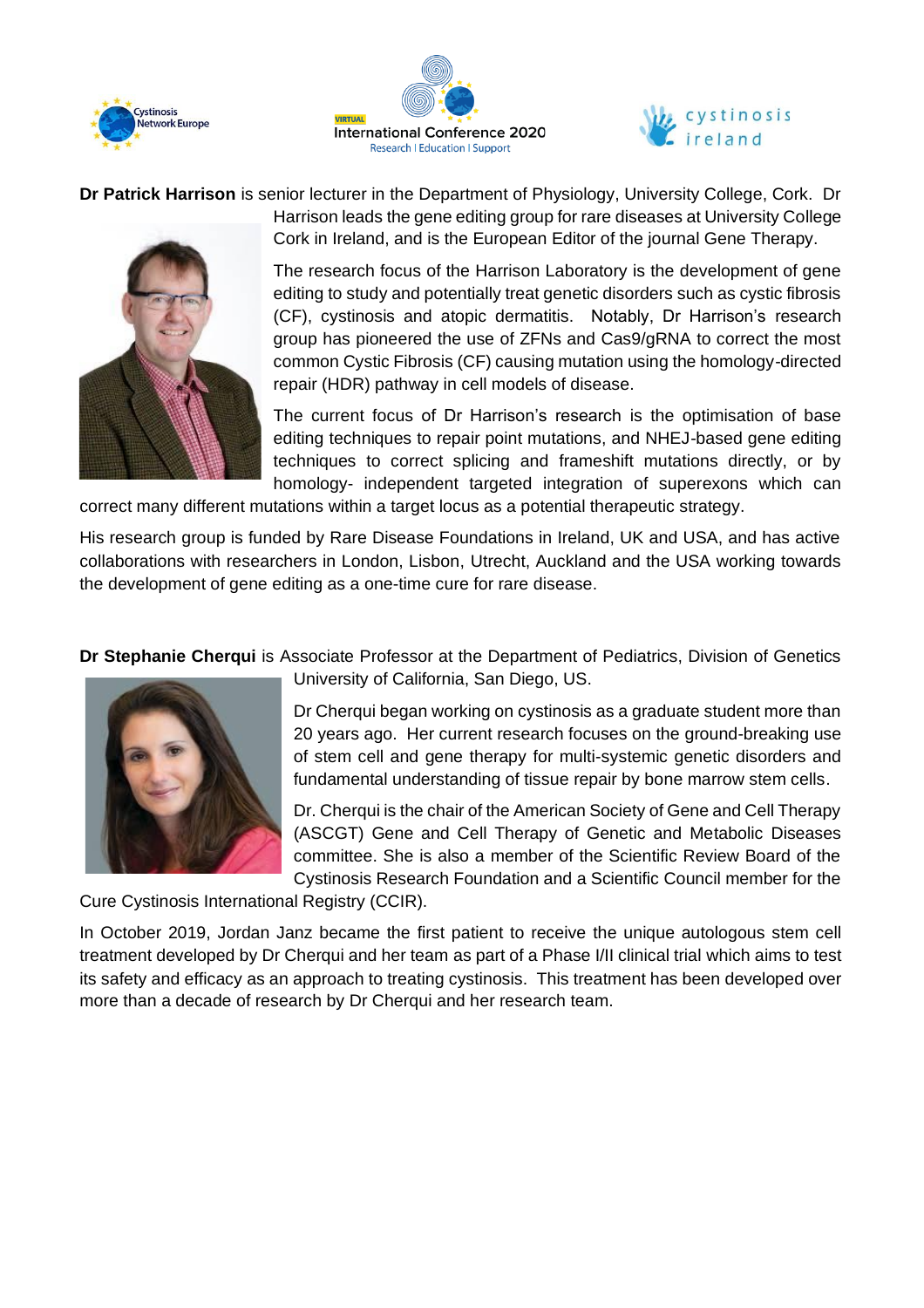





**Professor Emeritus Herbie (David Richard) Newell** is Professor of Drug Development at the



University of Sunderland and Emeritus Professor of Cancer Therapeutics at Newcastle University, England, UK. He was Director of Translational Research at Cancer Research UK from 2006 to 2009, and the founding Scientific Director of the Northern Institute for Cancer Research at Newcastle University.

Professor Newell was involved in the development of the registered cytotoxic anticancer agents carboplatin (Paraplatin®) and ralitrexed (Tomudex®), and the first-in-class PARP inhibitor rucaparib (Rubraca®). He is an author of over 230 scientific articles and was Editor-in-Chief of the journal Cancer Chemotherapy and Pharmacology

until 2016.

In addition to his academic work, Professor Newell has consulted extensively for both pharmaceutical and biotechnology companies, and until 2016 he chaired the Medical Research Council Development Pathway Funding Scheme. In 2011, Professor Newell was elected to the UK Academy of Medical Sciences and received a C.B.E. in the 2019 New Year Honours list.

Prior to the tragic early death of Professor Roz Anderson, Professor Newell was acting as an advisor on the cystinosis project and agreed with Roz before her death that he would take over the role of Principal Investigator.

**Professor Paul Goodyer** is an MD, pediatric nephrologist and scientist. He is the Professor of Pediatrics and Human Genetics, McGill University in Canada.



Professor Goodyer heads a research laboratory at the McGill University Health Center Research Institute focused on molecular control of kidney development as it pertains to hereditary renal disease.

With Nicoletta Eliopoulos of the Jewish General Hospital and an international team of collaborators, he is engaged in an effort to develop stem cell therapy for cystinosis, that is particularly prevalent among French Canadians.

**Professor Minnie Sarwal,** M.D., Ph.D., FRCP, DCH, Professor in Residence, Surgery, Medicine and



Pediatrics; Director, Kidney Pancreas Transplant; Director, Precision Transplant Medicine at UCSF; FDA Science Board member.

Professor Sarwal has over 30 years of clinical experience and 25 years of research experience in translational immunogenetics, genomics, proteomics and informatics. She holds a PhD in Molecular Genetics from Cambridge University (Christ's College), under the mentorship of Nobel Laureate Sydney Brenner; a Diploma in Child Health from London, UK; Membership of the Royal College of Physicians and elected Fellow of the Royal College of

Physicians, UK.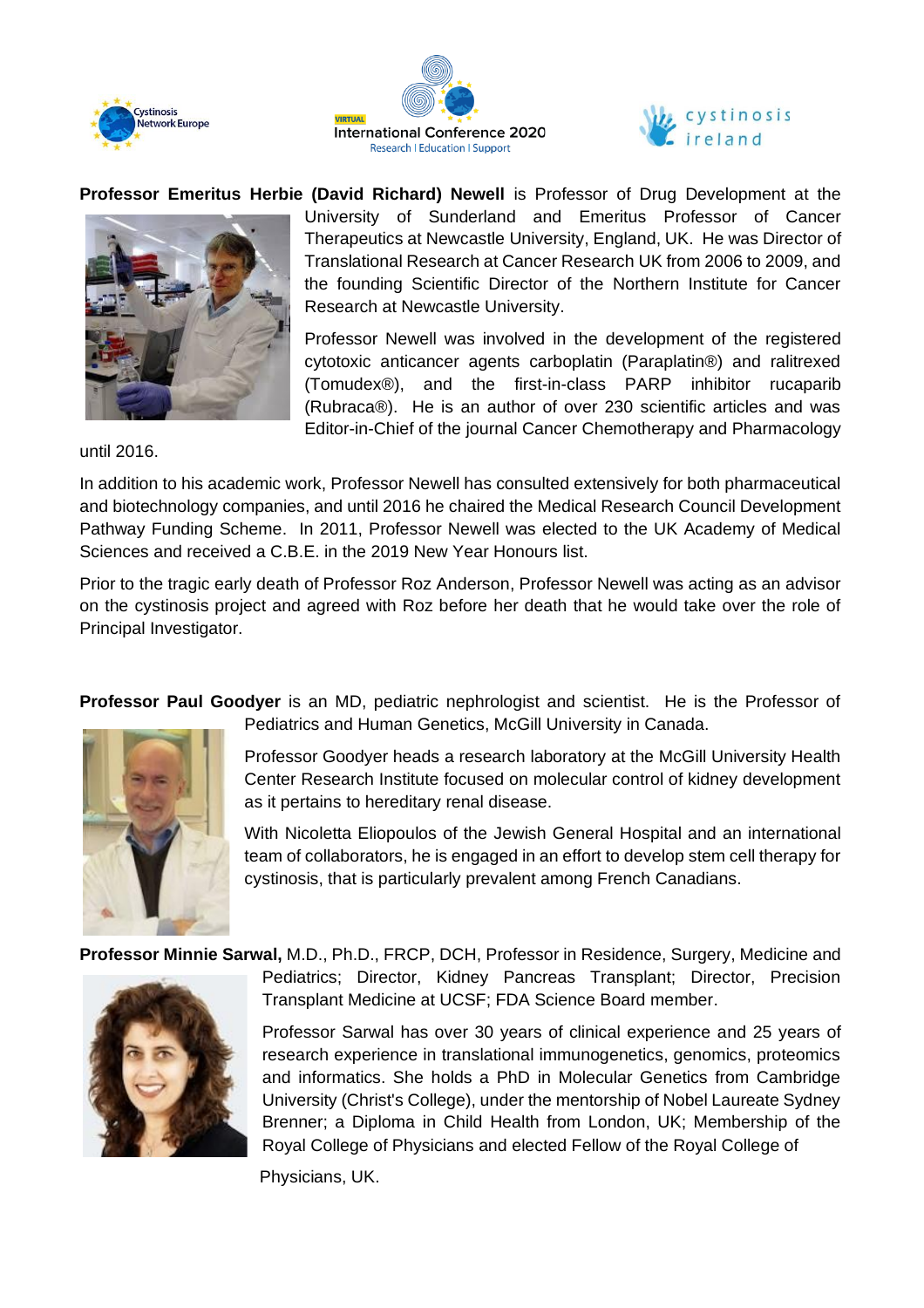





Professor Sarwal has held the Professor of Surgery/Immunology/Peds and the Medical Director position in the Peds Kidney Transplant Program at Stanford University. She headed a personalized medicine initiative for Sutter Health and is currently Professor in Residence, Surgery, Medicine and Pediatrics at University of California, San Francisco.

Professor Sarwal's Laboratory, which has been consistently funded by the NIH, targets computational multiomics for new diagnostics and drug design for renal transplant and disease. Professor Sarwal holds awards from the Transplantation Society, Stanford University and NKF for excellence in mentorship and investigative research. She also founded and ran the Stanford Cystinosis clinic for 16 years. Professor Sarwal has also been consecutively funded by the Cystinosis foundation for over a decade. A recent development from the Sarwal Lab is a new urine test for redefinition of kidney damage and rejection, without the need of a blood test or biopsy.

Professor Sarwal is a current recipient of MRCG-HRB project funding with Cystinosis Ireland as a joint funding partner.

**Dr Katharina Hohenfellner** attended the Medical School at the Christian-Albrecht-Universität, Kiel,



German and obtained her medical degree from the University of Kiel and of the University of Vienna, Austria.

She conducted her internship in Pediatrics at the Johannes- Gutenberg University, Mainz, Germany. Habilitation in Pediatric Nephrology.

Since 2002, Dr Hohenfellner has been an Associate Professor of Pediatrics, Johannes-Gutenberg University Mainz, Germany. She became a member

of the Examination Board in Pediatric Nephrology in 2011. In 2012, she established an Interdisciplinary Cystinosis Clinic in cooperation with the German patient support group in Traunstein which continues still. In 2019, this initiative was extended and now includes the long-term implementation of the Interdisciplinary Cystinosis Clinic in Rosenheim/Bavaria.

In 2015, Dr Hohenfellner established the German Cystinosis Foundation: Major projects of the German Cystinosis Foundation include: "Save – A telemedical concept to improve clinical care and treatment in patients with Cystinosis" which is supported by the Bavarian Health Ministry (in cooperation with the Goethe-University, Frankfurt) and the Pilot-Project: "Establishing a genetic Newborn-Screening for Cystinosis and SMA in Germany", funded through the German Cystinosis Foundation, Dietmar Hopp Foundation and CRN, USA.



**Dr Atif Awan** is a consultant paediatric nephrologist at Temple Street Children's University Hospital with a special interest in rare kidney diseases.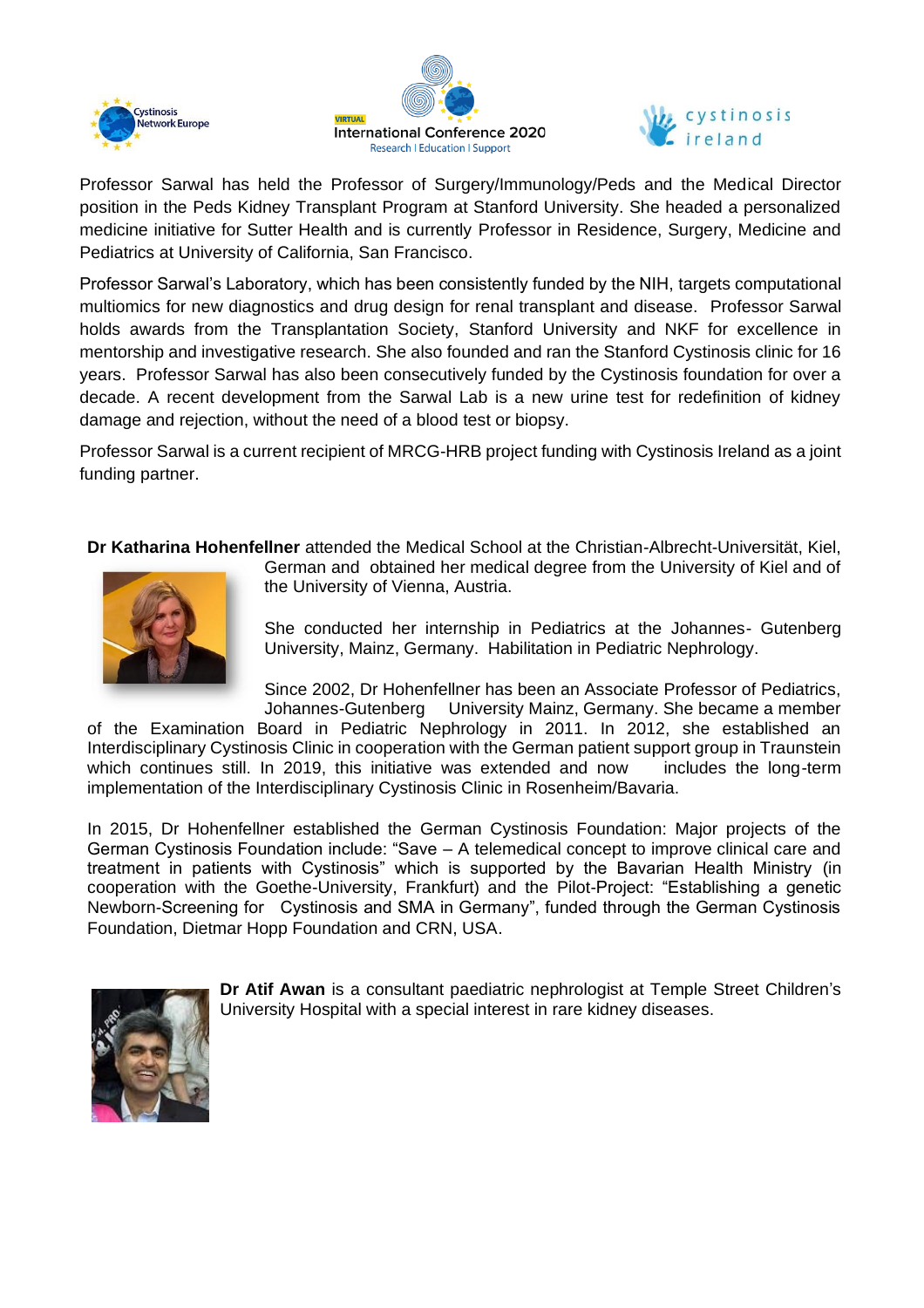





## **Thanks to the Conference Organisers**



**Ms Anne Marie O'Dowd**, Chairperson of Cystinosis Network Europe (CNE), Founder Chairperson of the Worldwide Cystinosis Community Advisory Board (Cystinosis CAB) and founder member of Cystinosis Ireland.

Ms O'Dowd is a founder member of Cystinosis Ireland and is the Chair of the Cystinosis Ireland Research Group. Her day job in the field of adult antenatal education where she is an antenatal teacher and tutor.

Ms O'Dowd is a long time member and the current Chairperson of Cystinosis Network Europe (CNE) which is the pan-European umbrella for cystinosis patients organisations in Europe and further afield. Ms O'Dowd has been the key driver behind a major initiative of the CNE to establish the Worldwide Cystinosis CAB under the mentorship of Eurordis. Ireland holds the chair of this group, and CNE, for the next two years. CABs, a concept developed by Eurordis, were established to enable patient groups engage meaningfully with pharmaceutical companies in relation to clinical trials and other areas. Members of the Cystinosis CAB are receiving extensive education and training in all aspects of clinical trials/treatment development so that they become patient experts. The Cystinosis CAB has expanded its remit to engage at all stages of research development, including at the early research stage, and to provide advice and the patient perspective to ensure more effective clinical trials and more efficient and speedy market access.

Ms O'Dowd is also the mother of Luke aged 18 with cystinosis who is her inspiration for all of this work.



**Ms Denise Dunne** is Operations Manager of Cystinosis Ireland and Secretary of CNE, Member of the Worldwide Cystinosis Advisory Board. Ms Dunne has worked with patient support and medical research charities for much of her career, including roles with the Irish Lung Fibrosis Association, Fighting Blindness, the Medical Research Charities Group and Care Alliance Ireland.

She has extensive experience in the day-to-day management of organisations and providing one-to-one support to patients and families

living with life-long conditions. Her work includes building our resources and supporting our families as well as working to improve knowledge and understanding of our rare condition.

Mr Liam McFadden, Treasurer of Cystinosis Ireland and Cystinosis Network Europe

Ms Sue Maguire, Executive Member of Cystinosis Ireland

Ms Rachael Power, Executive Member of Cystinosis Ireland

Dr Ruth Davis, Research Officer, Cystinosis Ireland